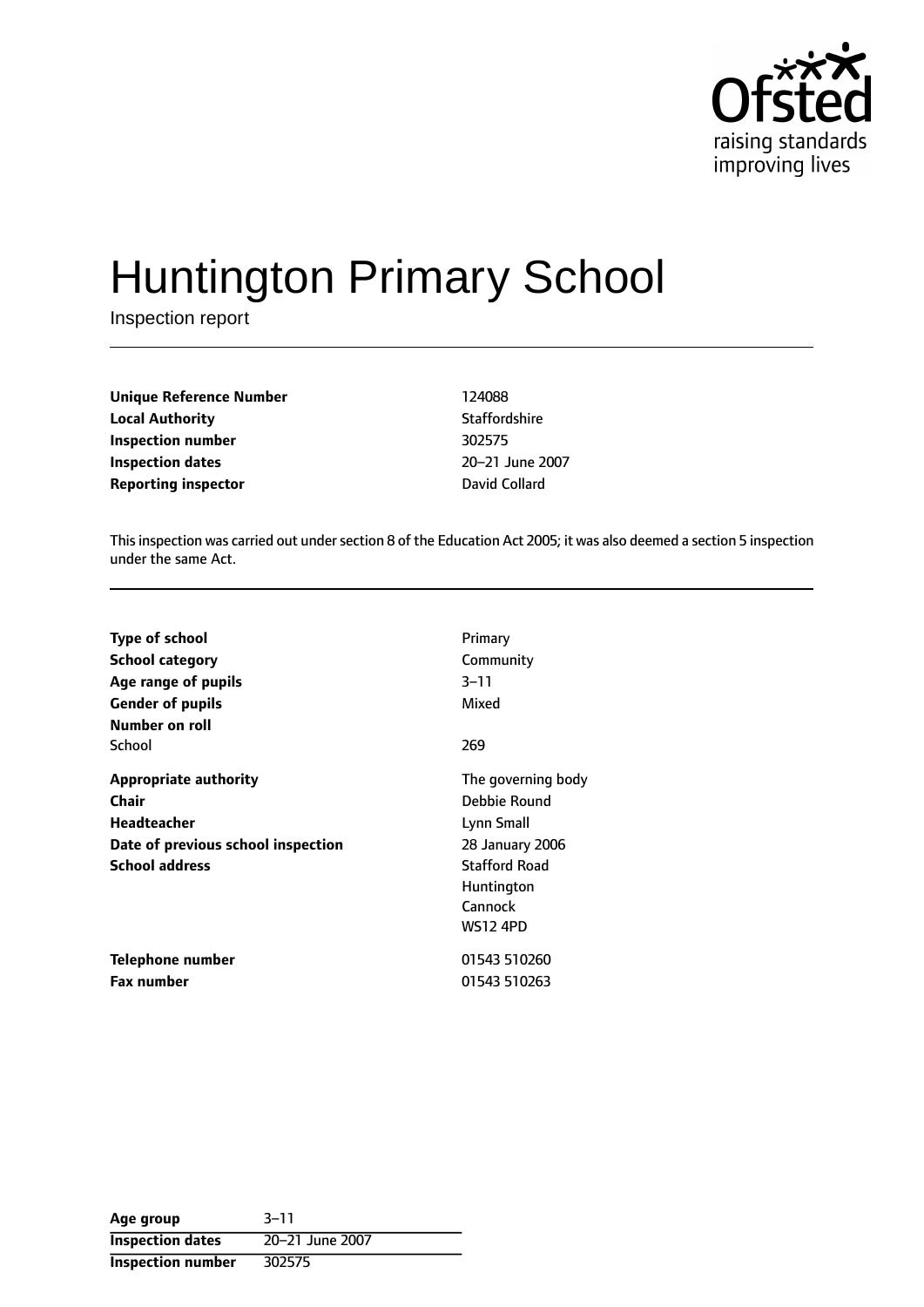.

© Crown copyright 2007

#### Website: www.ofsted.gov.uk

This document may be reproduced in whole or in part for non-commercial educational purposes, provided that the information quoted is reproduced without adaptation and the source and date of publication are stated.

Further copies of this report are obtainable from the school. Under the Education Act 2005, the school must provide a copy of this report free of charge to certain categories of people. A charge not exceeding the full cost of reproduction may be made for any other copies supplied.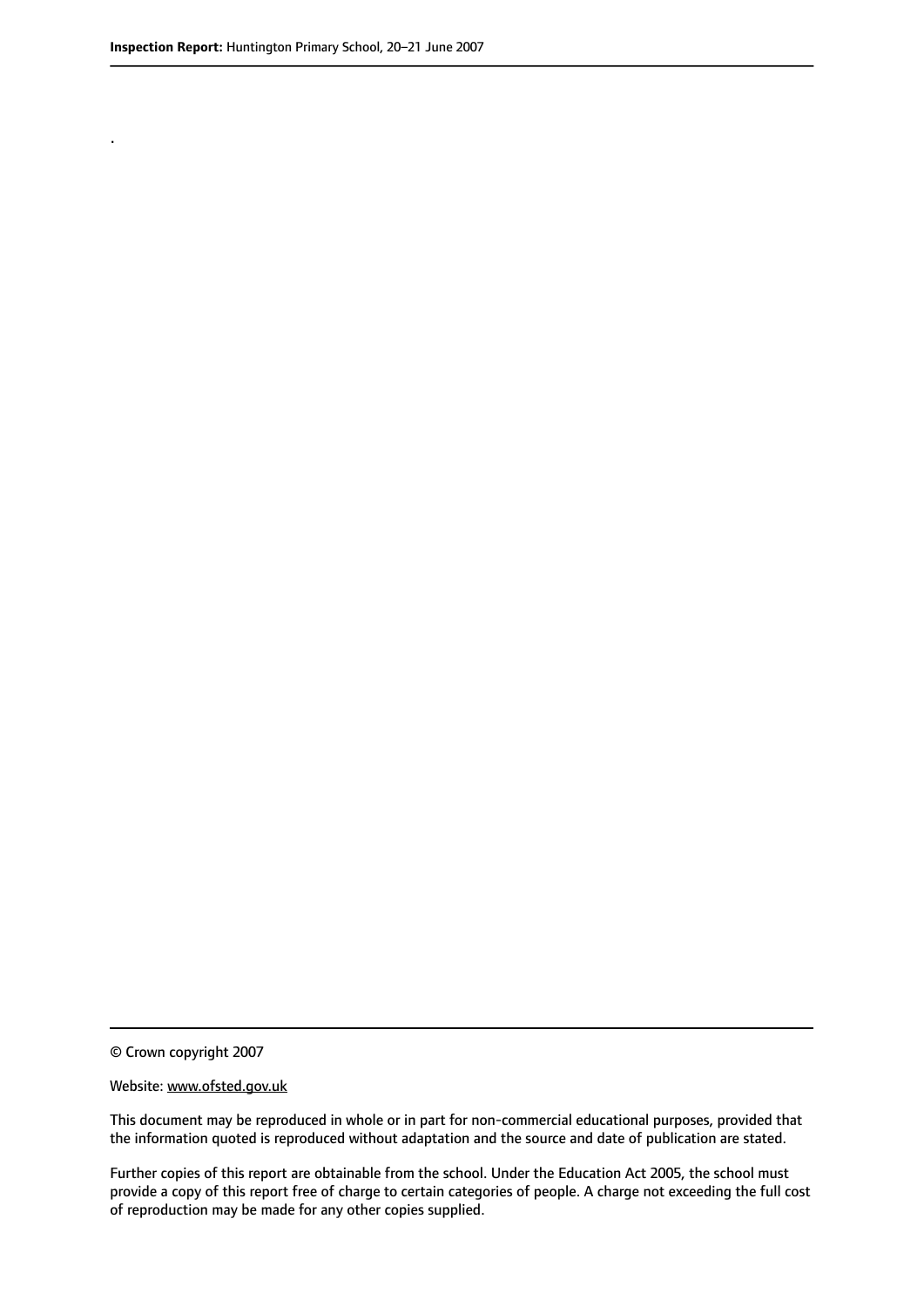# **Introduction**

The inspection was carried out by two Additional Inspectors.

## **Description of the school**

Huntington is an average sized primary school on two sites. The number of pupils with learning difficulties is slightly above the national average, although the number with statements of special educational need is low. The school was judged to require special measures at its previous inspection because the quality of education was inadequate. Since then a new headteacher and deputy headteacher have been appointed. Prior to this inspection, there have been three monitoring visits. The school is due to move into new buildings in September 2009.

## **Key for inspection grades**

| Grade 1 | Outstanding  |
|---------|--------------|
| Grade 2 | Good         |
| Grade 3 | Satisfactory |
| Grade 4 | Inadequate   |
|         |              |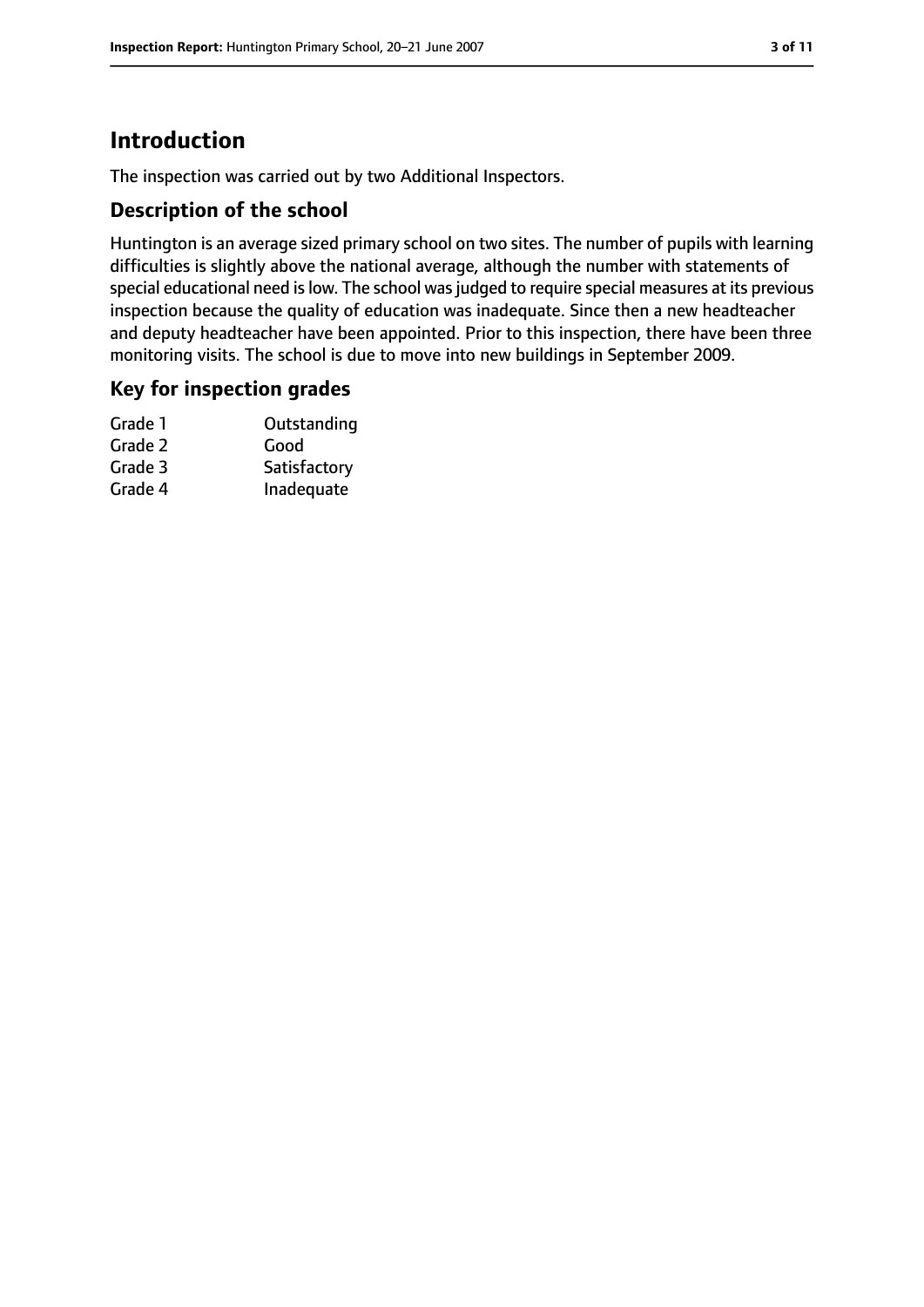## **Overall effectiveness of the school**

#### **Grade: 2**

In accordance with section 13 (4) of the Education Act 2005, Her Majesty's Chief Inspector is of the opinion that the school no longer requires special measures. This is because the school now provides a good quality of education. Pupils' personal development and well-being are good. Pupils behave well, take an interest in what they are doing, and are proud of what they have achieved. This is as a result of the strong direction provided by the highly respected headteacher who has provided the whole school community with a common sense of purpose. Teaching is now good because developments have been carefully focused on the past variability in the Nursery, Reception and Key Stage 1 classes. Whilst there is still more to be done, the school now ensures that pupils now make a solid start to their education. This, combined with the consistently good teaching at the upper end of the school, means that pupils achieve well by the time they leave in Year 6 and are well prepared for their future.

Most children start school with standards that are below those expected for their age. The satisfactory provision and adequate progress through the Foundation Stage means they enter Year 1 ready for more formal work. Pupils continue to make satisfactory progress through Key Stage 1 although, by the end of Year 2, standards are still below average. Nevertheless, in national tests, results are beginning to show an upward trend due to the better focus on pupils' individual needs. For instance, in the mixed Years 1 and 2 class, pupils are being provided with the right basic skills in reading, writing and mathematics which they had missed out on in the past. Standards by the end of Year 6 are average. However, progress is more rapid through these junior years because teaching is consistently good and some is of particularly high quality. The school's very good tracking of these pupils shows that nearly all have made at least the expected levels of progress and a good proportion have done significantly better. This tracking, added to the careful attention to health and safety, means that the care, guidance and support of pupils are good.

There has rightly been a concerted effort to improve basic skills of literacy, numeracy and information and communication technology. As these have started to rise, so the school has started to focus on widening pupils' experiences through more exciting and stimulating lessons. The curriculum is presently satisfactory. The school has begun to trial the linking of subjects together to enliven pupils' experiences, enable them to apply their basic skills in a range of different situations, and help them to think more for themselves. However, this is not common throughout the school.

The good leadership and management are evident throughout both the senior and middle management team. The headteacher has used the expertise of the local authority well to raise the aspirations and expectations of what the pupils can achieve. Consequently, crucial improvements have been made in the areas that will make the most difference. The governors, many of whom are new to their roles, have developed their effectiveness well, particularly in the recent past. They are now provided with accurate information that they evaluate from their own observations and are using thisto ensure that improvements are monitored and challenged. The school's good evaluation of its own performance, combined with challenging targets for future developments, demonstrates its good capacity for further improvement.

#### **What the school should do to improve further**

• Improve the consistency of teaching in the Foundation Stage and Key Stage 1 to ensure standards rise in reading, writing and mathematics.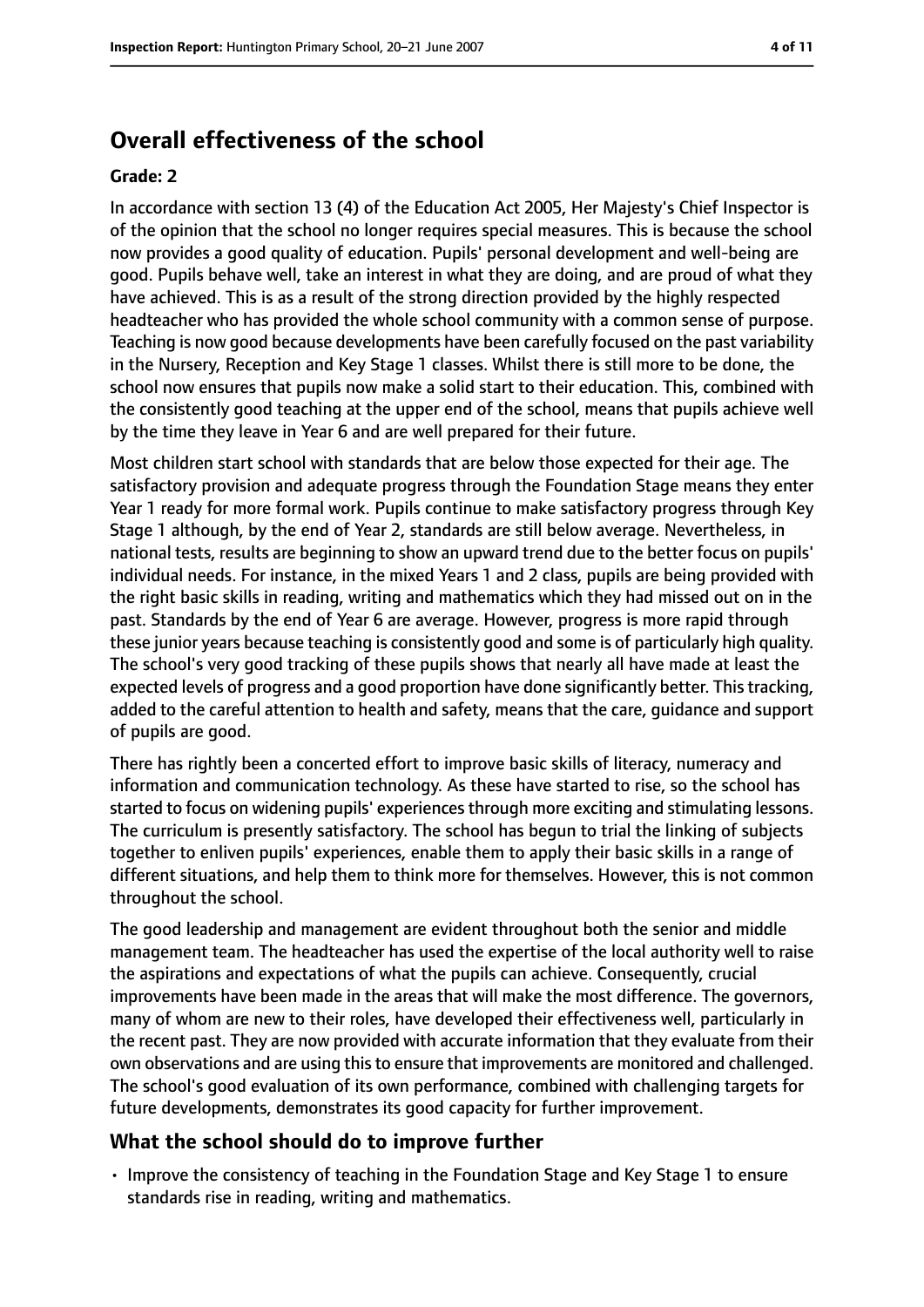• Develop the curriculum to extend pupils understanding of how they can use their basic skills more effectively within other subjects and so start thinking more for themselves.

# **Achievement and standards**

#### **Grade: 2**

Whilst achievement by the end of Year 6 is good, some variability is evident in individual classes. Nevertheless, the progress of all pupils has greatly improved in the last eighteen months. The school's rigorous tracking of termly progress shows that, in a number of classes, pupils are making up to two years progress in a single year.

Children in the Foundation Stage are making adequate progress. This is better in the Reception class, where the teachers have focused well on providing the right challenges to develop social, communication, language and mathematical skills. Some legacy of weaker teaching in the past has been addressed in Years 1 and 2. Good support is provided in these years, particularly for those with learning difficulties, and so progress is sound and improving, even though this has yet to be fully reflected in national tests.

Progress is at its best in Years 4 to 6. Here the stronger teaching is reflected in a higher number of pupils reaching at least the national average level in tests and approximately a quarter achieving above this. This represents good progress from when these pupils were in Year 2. The school's determination to improve the progress of all pupils can be seen in the very challenging targets that have been set, particularly in Year 2.

## **Personal development and well-being**

#### **Grade: 2**

By Year 6, pupils grow into sensible and mature young people, highly responsible, and capable of taking on specific roles. For example, school councillors have been instrumental in bringing about a number of improvements and are committed to improving things further. All pupils make a significant contribution to creating an orderly and purposeful learning environment. They mostly adopt safe practices, although at times younger pupils are rather boisterous. Pupils have a good understanding of healthy living, especially the merits of choosing a balanced diet. They appreciate the opportunities the school gives them to engage in physical activities during and after school. They talk about 'Wake-Up, Shake-Up' as being good for the brain. Pupils feel happy, safe and comfortable in school and confirm that bullying is almost non existent. Punctuality is good and attendance has risen significantly to the national average in just one year. Pupils' spiritual, moral, social and cultural development is satisfactory. Pupils gain self confidence and self worth, they work well in teams as well as independently, and they have a sound understanding of their own, and other, cultures.

# **Quality of provision**

## **Teaching and learning**

## **Grade: 2**

All teachers are committed to improving the opportunities for pupils. Planning has improved and provides challenging opportunities for all ability levels. Typically, expectations about what pupils can achieve are good. As a result, pupils are provided with consistently challenging opportunities in each of their lessons.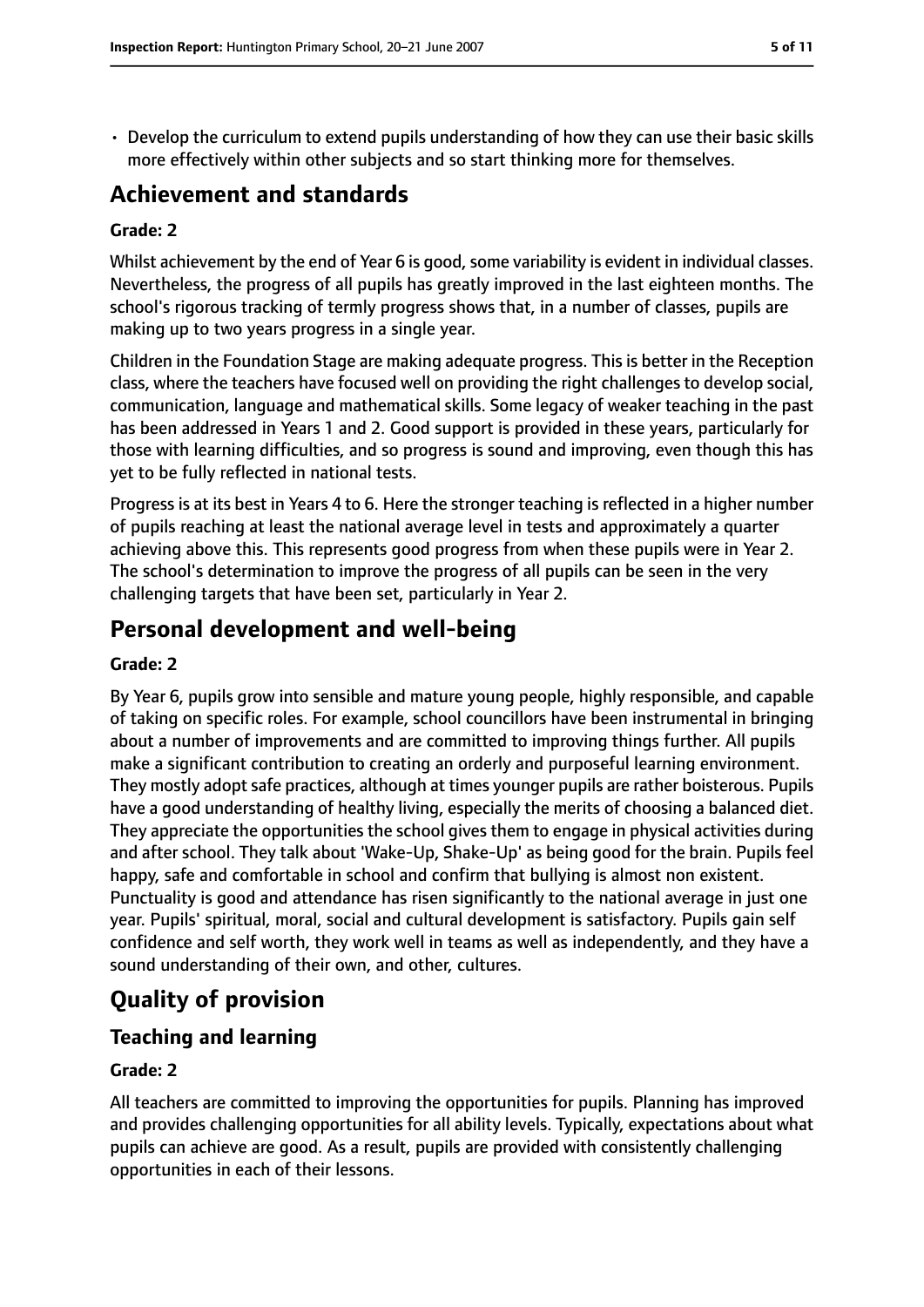The physical distance between the Nursery and the Reception classes caused problems in the past and working relationships were difficult. However, better organisation means that pupils and teachers in the Foundation Stage and Key Stage 1 now move about more freely so that expertise can be shared. Some teaching in Key Stage 2 is exemplary. In these lessons, there is a combination of exciting and relevant activities while pupils reinforce specific subject skills. For instance, in one lesson a courtroom had been set up. Pupils were improving their writing, speaking and listening as well as using computers and research. At present, this imaginative approach is not universal and too dependent on the expertise of the teacher.

## **Curriculum and other activities**

#### **Grade: 3**

All subjects are taught on a weekly basis with good provision throughout the school for physical education and personal, social and health education. This impacts well on pupils' understanding, their personal development, and adoption of healthy lifestyles. Literacy and numeracy have had a high priority and this has led to often rapid progress. However, there is still too much reliance on individual teachers' creativity. The school rightly feels that it is time to raise the quality of the whole school's planning to ensure that it is being linked to key skills that are built upon each year. Pupils say they like the extra-curricular activities they are given and many take part in the good number of after school clubs.

## **Care, guidance and support**

#### **Grade: 2**

Staff know the pupils well. The satisfactory safeguarding systems and procedures have been strengthened considerably over the last year. Problems are dealt with quickly and effectively so they do not become major issues. As a result, pupils feel safe and secure, knowing they can turn to any adult for help. Where attendance has been an issue, close family support has been offered both by the school and from outside agencies. The lunchtime 'Captain's Table' has been a good example of how pupils are encouraged to take responsibility. Here they are expected to behave impeccably whilst eating and to be responsible for laying and clearing up the dinners.

Academic guidance is very good. Pupils are given good advice about how to improve their work, although this is stronger in the Key Stage 2 classes. The tracking of individual pupils' progress is comprehensive and is closely monitored. Pupils and teachers are held to account and are expected to explain any variations.

# **Leadership and management**

#### **Grade: 2**

The new headteacher quickly gained the respect of staff, pupils and parents. She has high expectations about what the pupils should be achieving and has put in place the right systems to ensure this happens. The strong senior leadership team has developed and implemented innovative ideas, such as those for the revised curriculum. All this has meant that staff have a coherent, long-term plan and are clear about what is expected of them. Policies and procedures have been strengthened and systems to support pupils have been improved. Consequently, whilst the school is aware that more needs to be done, the provision is much more consistent, pupils' progress has improved, and standards are starting to rise. The governing body has undergone many changes since the last inspection. All statutory requirements are met and the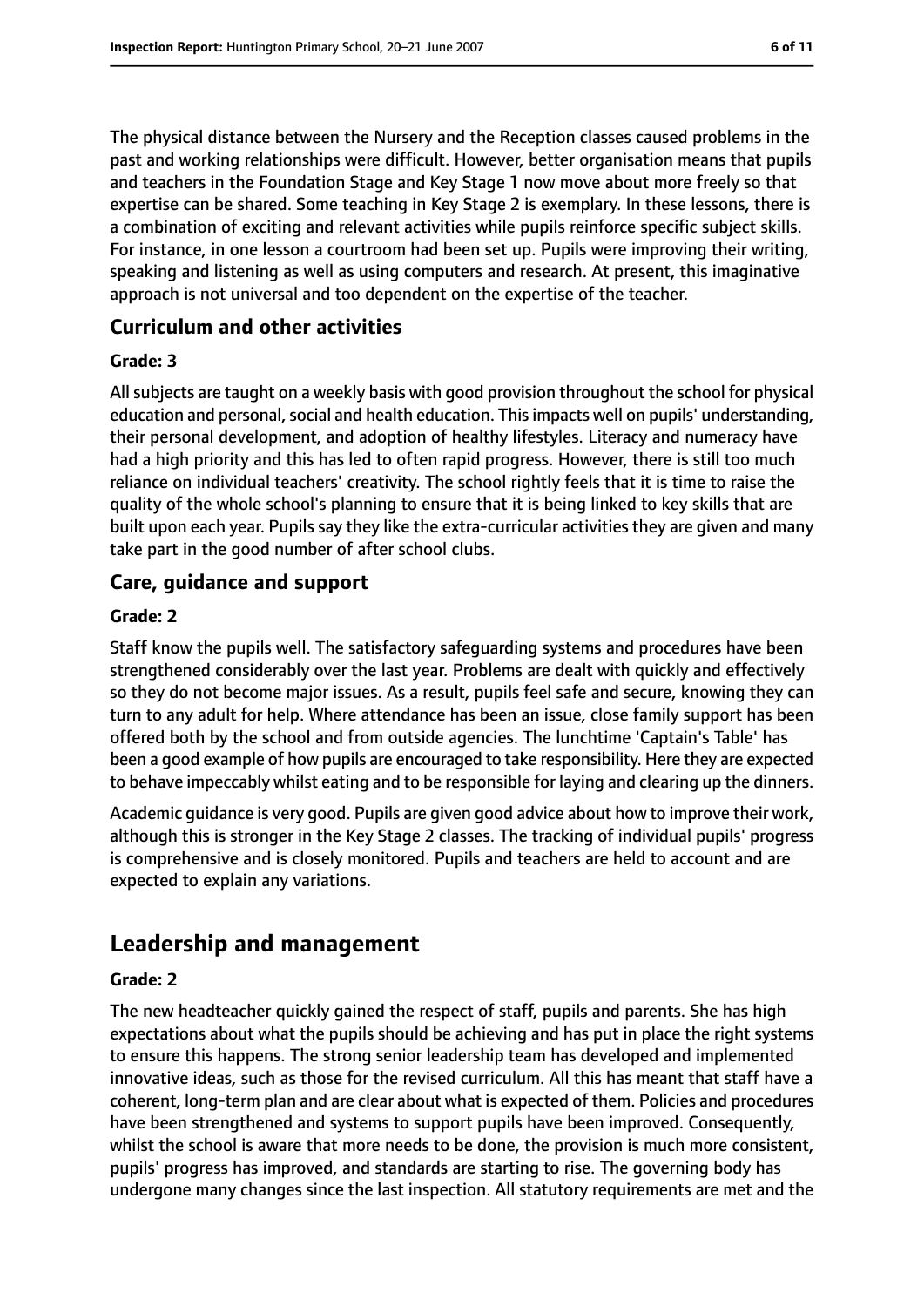school is increasingly being held to account. Nevertheless, much of this has happened recently. Many of the governors are new to their role and so are still developing their own levels of expertise.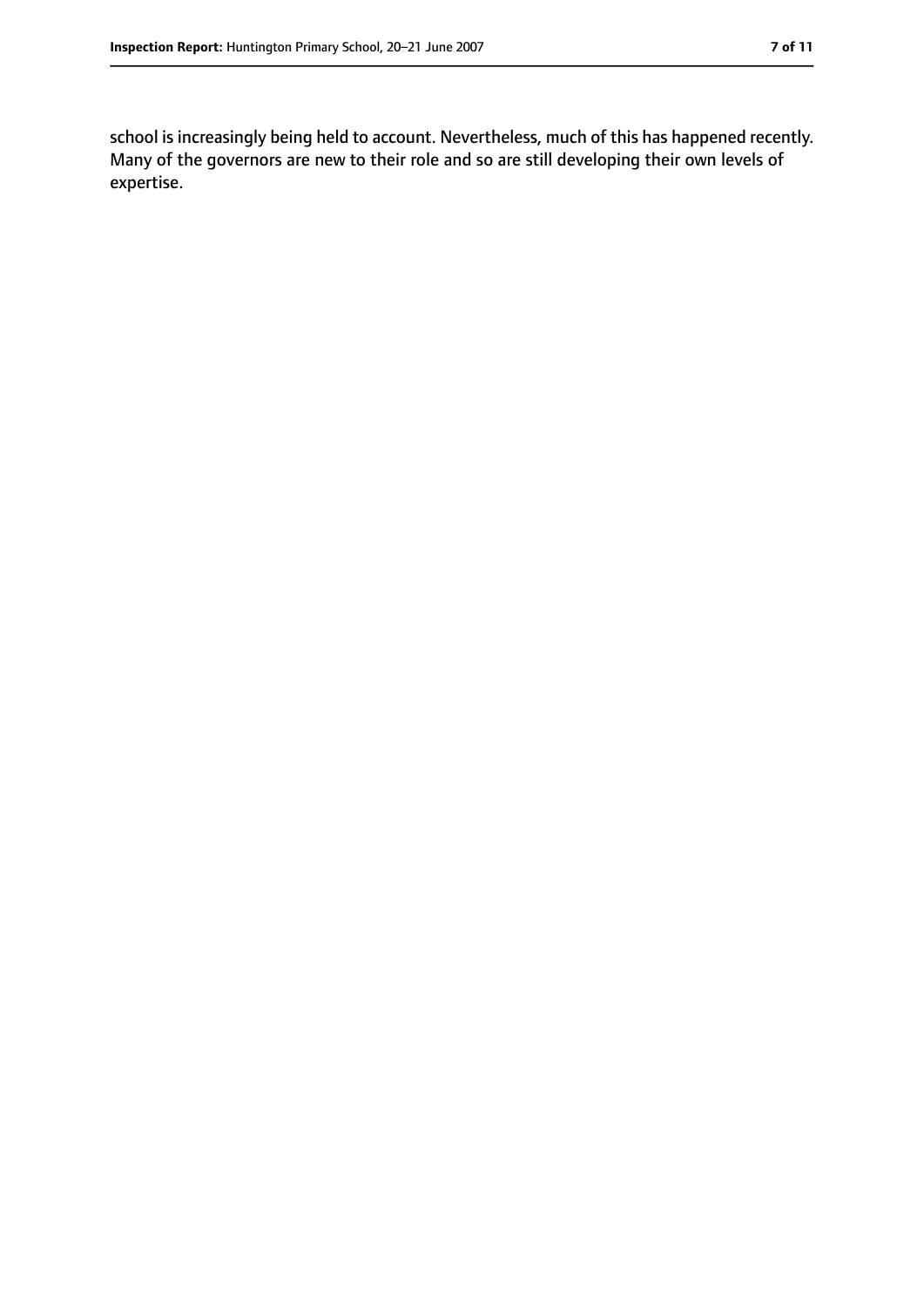**Any complaints about the inspection or the report should be made following the procedures set out in the guidance 'Complaints about school inspection', which is available from Ofsted's website: www.ofsted.gov.uk.**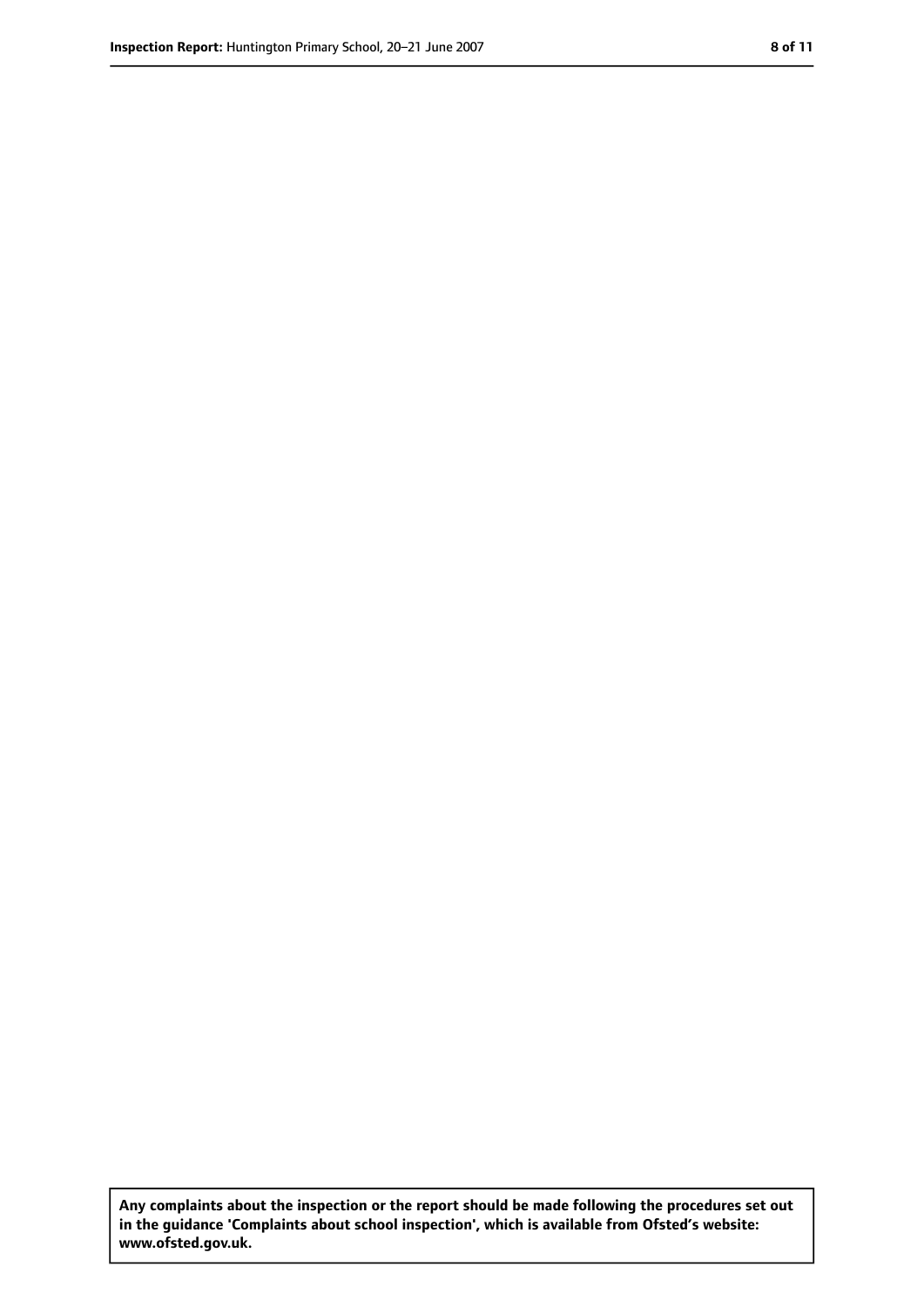#### **Annex A**

# **Inspection judgements**

| Key to judgements: grade 1 is outstanding, grade 2 good, grade 3 satisfactory, and grade 4 $\,$ | <b>School</b>  |
|-------------------------------------------------------------------------------------------------|----------------|
| inadequate                                                                                      | <b>Overall</b> |

## **Overall effectiveness**

| How effective, efficient and inclusive is the provision of education, integrated<br>care and any extended services in meeting the needs of learners? |     |
|------------------------------------------------------------------------------------------------------------------------------------------------------|-----|
| How well does the school work in partnership with others to promote learners'<br>well-being?                                                         |     |
| The quality and standards in the Foundation Stage                                                                                                    |     |
| The effectiveness of the school's self-evaluation                                                                                                    |     |
| The capacity to make any necessary improvements                                                                                                      |     |
| Effective steps have been taken to promote improvement since the last<br>inspection                                                                  | Yes |

## **Achievement and standards**

| How well do learners achieve?                                                                               |  |
|-------------------------------------------------------------------------------------------------------------|--|
| The standards <sup>1</sup> reached by learners                                                              |  |
| How well learners make progress, taking account of any significant variations between<br>groups of learners |  |
| How well learners with learning difficulties and disabilities make progress                                 |  |

## **Personal development and well-being**

| How good is the overall personal development and well-being of the<br>learners?                                  |  |
|------------------------------------------------------------------------------------------------------------------|--|
| The extent of learners' spiritual, moral, social and cultural development                                        |  |
| The behaviour of learners                                                                                        |  |
| The attendance of learners                                                                                       |  |
| How well learners enjoy their education                                                                          |  |
| The extent to which learners adopt safe practices                                                                |  |
| The extent to which learners adopt healthy lifestyles                                                            |  |
| The extent to which learners make a positive contribution to the community                                       |  |
| How well learners develop workplace and other skills that will contribute to<br>their future economic well-being |  |

## **The quality of provision**

| How effective are teaching and learning in meeting the full range of the<br>learners' needs?          |  |
|-------------------------------------------------------------------------------------------------------|--|
| How well do the curriculum and other activities meet the range of needs<br>and interests of learners? |  |
| How well are learners cared for, guided and supported?                                                |  |

 $^1$  Grade 1 - Exceptionally and consistently high; Grade 2 - Generally above average with none significantly below average; Grade 3 - Broadly average to below average; Grade 4 - Exceptionally low.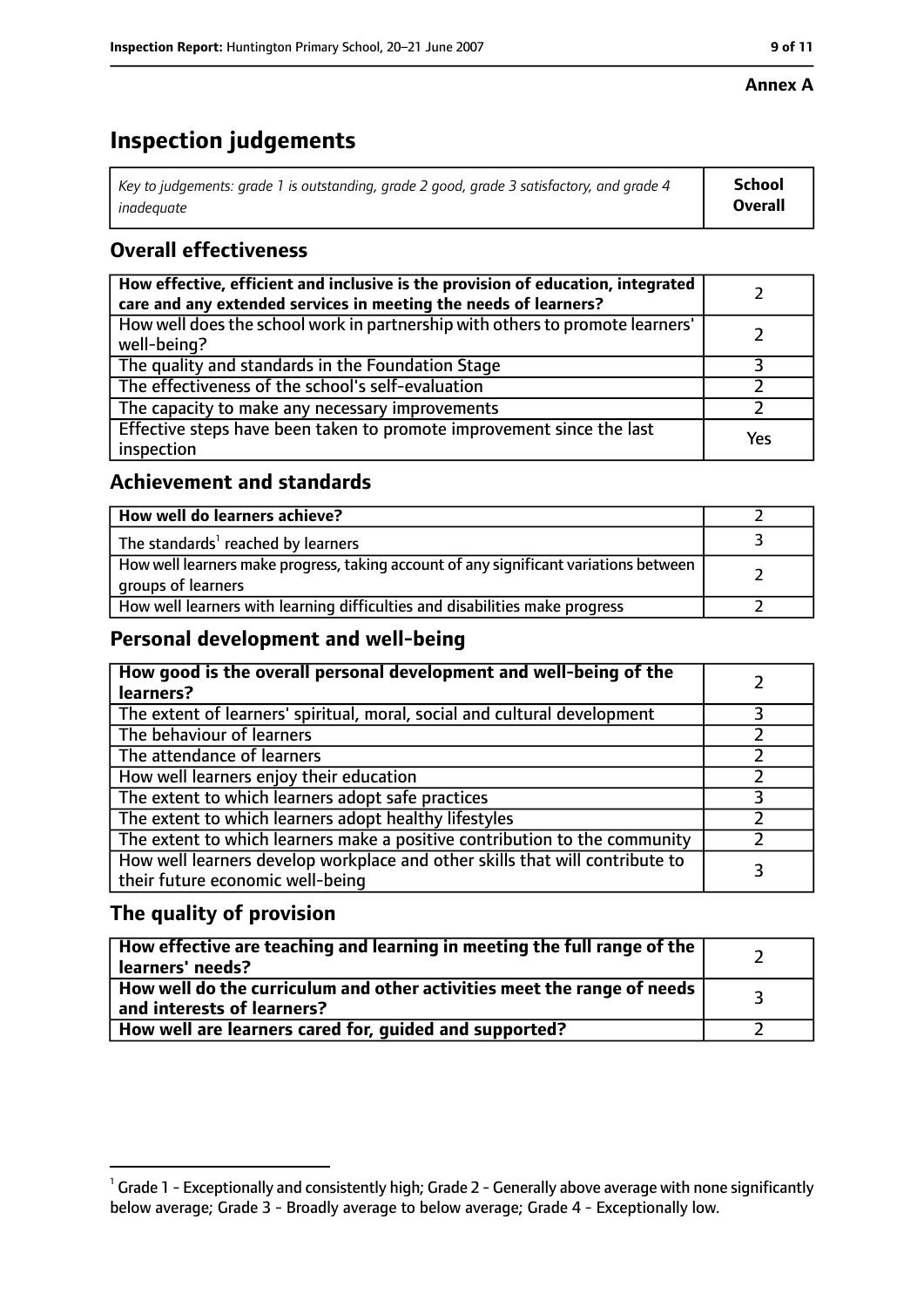# **Leadership and management**

| How effective are leadership and management in raising achievement<br>and supporting all learners?                                              |     |
|-------------------------------------------------------------------------------------------------------------------------------------------------|-----|
| How effectively leaders and managers at all levels set clear direction leading<br>to improvement and promote high quality of care and education |     |
| How effectively performance is monitored, evaluated and improved to meet<br>challenging targets                                                 |     |
| How well equality of opportunity is promoted and discrimination tackled so<br>that all learners achieve as well as they can                     |     |
| How effectively and efficiently resources, including staff, are deployed to<br>achieve value for money                                          | 2   |
| The extent to which governors and other supervisory boards discharge their<br>responsibilities                                                  | 3   |
| Do procedures for safequarding learners meet current government<br>requirements?                                                                | Yes |
| Does this school require special measures?                                                                                                      | No  |
| Does this school require a notice to improve?                                                                                                   | No  |